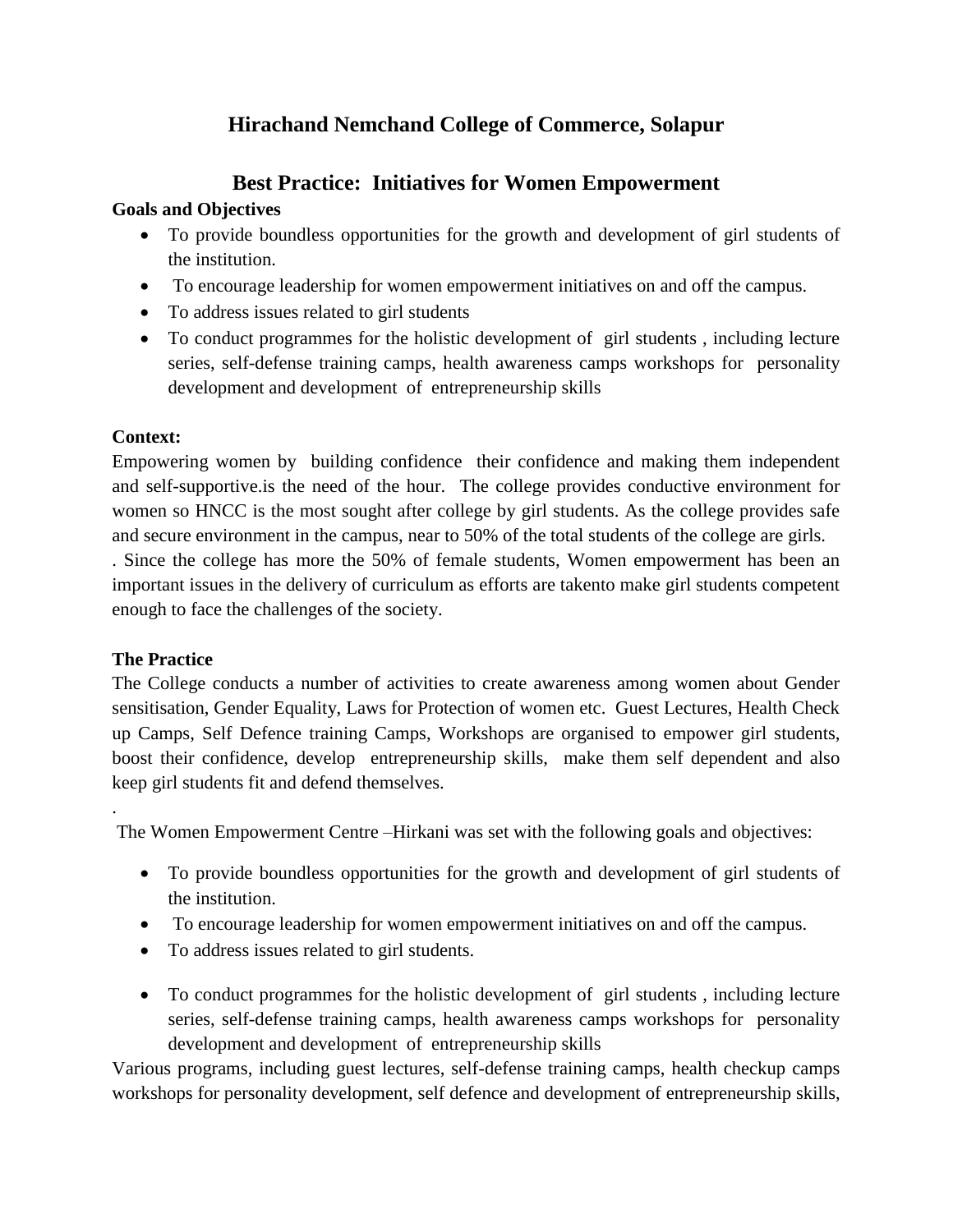are conducted for the holistic development of girl students.These programmes also give an opportunity for the girl students to meet successful women in the various areas of the society

# **Women Empowerment Programmes for the Year 2019-20 Self Defence Training Camp for girls:**

5 days self defence training camp was arranged from 1-3-2020 to 5-3-2020, in which in all 200 girls of sections had participated of of B.Com, BBA and BCA sections. The camp was conducted by Adv. Swati Birajdar (Trainer). She taught students several techniques to defend themselves through a scheduled workout. Every year this mega event is organized by Women Empowerment Centre –Hirkani, Department of Physical Education and Sports.

## *Swastha***- Health Check-up Camp:**

HB and Health checkup camp for girls was organised on 31 December. 200 students took benefit of this camp. It was jointly organized by Women Empowerment Centre –*Hirkani*, NSS Unit of the college and Hegdewar Blood Bank, Solapur.

## **Mural Art Workshop**

2 Days "Mural Workshop" was arranged for girls on  $5<sup>th</sup>$  &  $6<sup>th</sup>$  March, 2020 with an objective to tap creativity of students and empower them to start their own enterprise. Total 31 students had participated and created their Mural Art. The workshop was conducted by Mrs. Vaishali Tengale.

### **Guidance Sessions:**

1. Guidance on Tips for Health Care was given by Dr Shailesh Patni on 31<sup>st</sup> December, 2019.

2. Guidance Session on ‗Diet and Nutrition for Physical and Mental Fitness' by Dr. Padmaja Gandhi was held on 05 March, 2020.

3. Interactive session on 'Rights and Laws related to Women' was organized on  $9<sup>th</sup>$  March, 2020 by Vishakha Committee in which Adv. Shailaja Kyatam guided and discussed with students the laws related to Rights and Protection of Women.

### **Workshop on Personal Grooming**

Workshop on Personal Grooming for confidence building and personality development was conducted on 10 March, 2020 by Mrs. Aboli Shah (Sapphire Trainer, Oriflame). She also guided students on "Opportunities in Network Marketing". During workshop, live demo of certain products was given.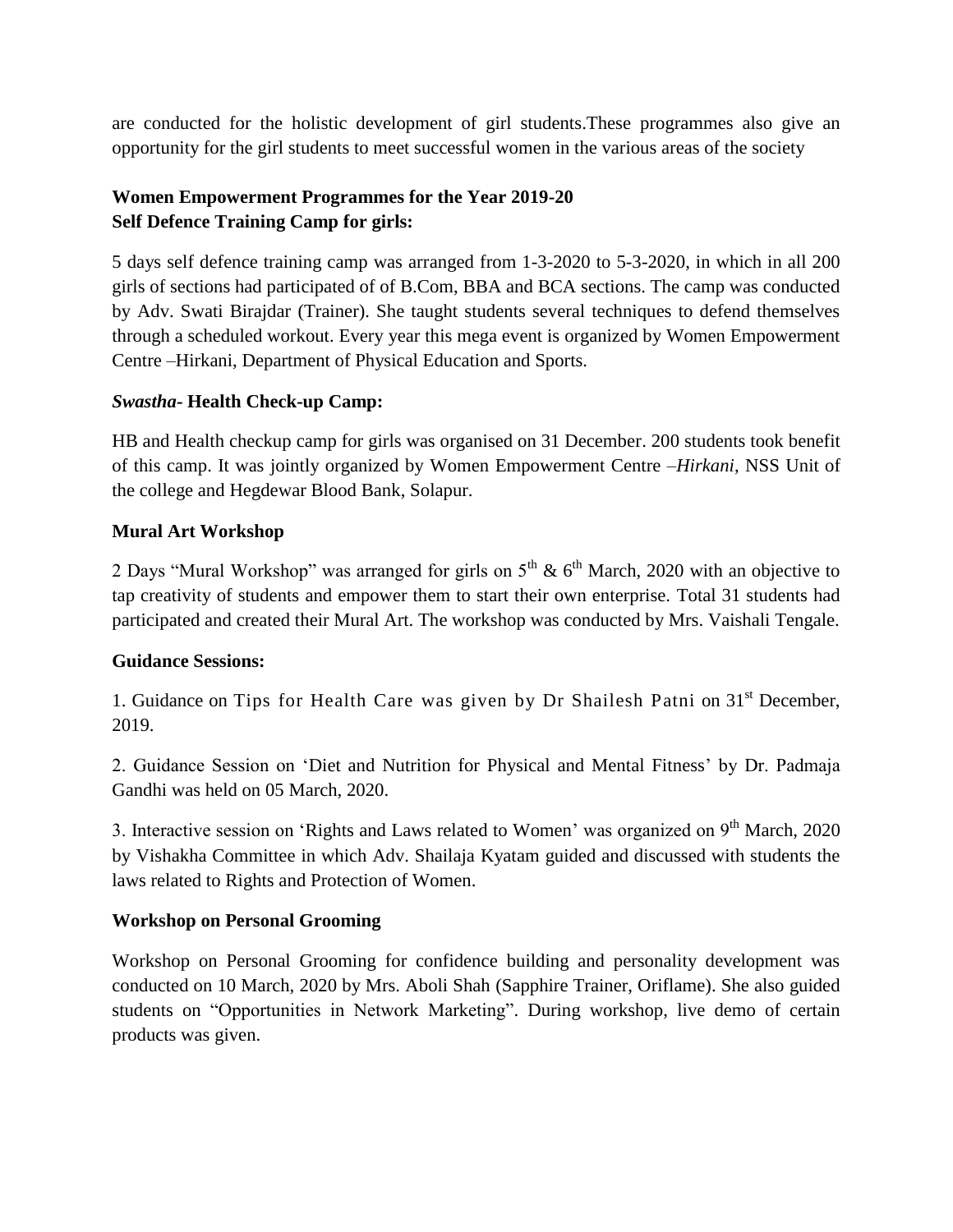### *Creations***- The Poster Competition**:

Students were given an opportunity to Explore their creativity by picking up their pencil, brush and participating in the poster competition on the topic 'Gender Equality in India :Past and Present Status'. Students from PG and UG section enthusiastically participated in the competition held on  $13<sup>th</sup>$  January, 2020.

### *Expressions--***Essay Competition**:

Essay Competition on topics related to Gender Sensitisation was organized on  $12<sup>th</sup>$  January, 2020 (Yuva Din). Students expressed their opinions enthusiastically on the topics -Gender sensitization through education, Glass ceiling –Reality or Myth and Gender Equality in India.

### **Evidence of Success of this Practice**

A large number of Girls students participated in the different Initiatives taken by members of Women Empowerment Centre- *Hirkani.* The programmes have been organized every year with good response showing the dedication of the institute to the cause of empowering girl students though this practice.

# Self Defence Training Camp for girls- 2014-2019

| Year    | <b>Date</b>                  | <b>Participants</b>                |
|---------|------------------------------|------------------------------------|
| 2019-20 | March1 to March 5,2020       | <b>B</b> com, BBA, BCA students    |
| 2018-19 | Aug 14 to Aug 20, 2018       | <b>B</b> Com students              |
| 2017-18 | <b>July26 to July31,2017</b> | <b>B</b> Com students              |
| 2016-17 | July1 to July7,2016          | <b>B</b> Com students              |
| 2014-15 | Aug14 to Aug 20, 2014        | <b>B</b> com, BBA, BCA students    |
| 2013-14 | Jan 4, to Jan 14,2014        | <b>B Com, BBA and BCA students</b> |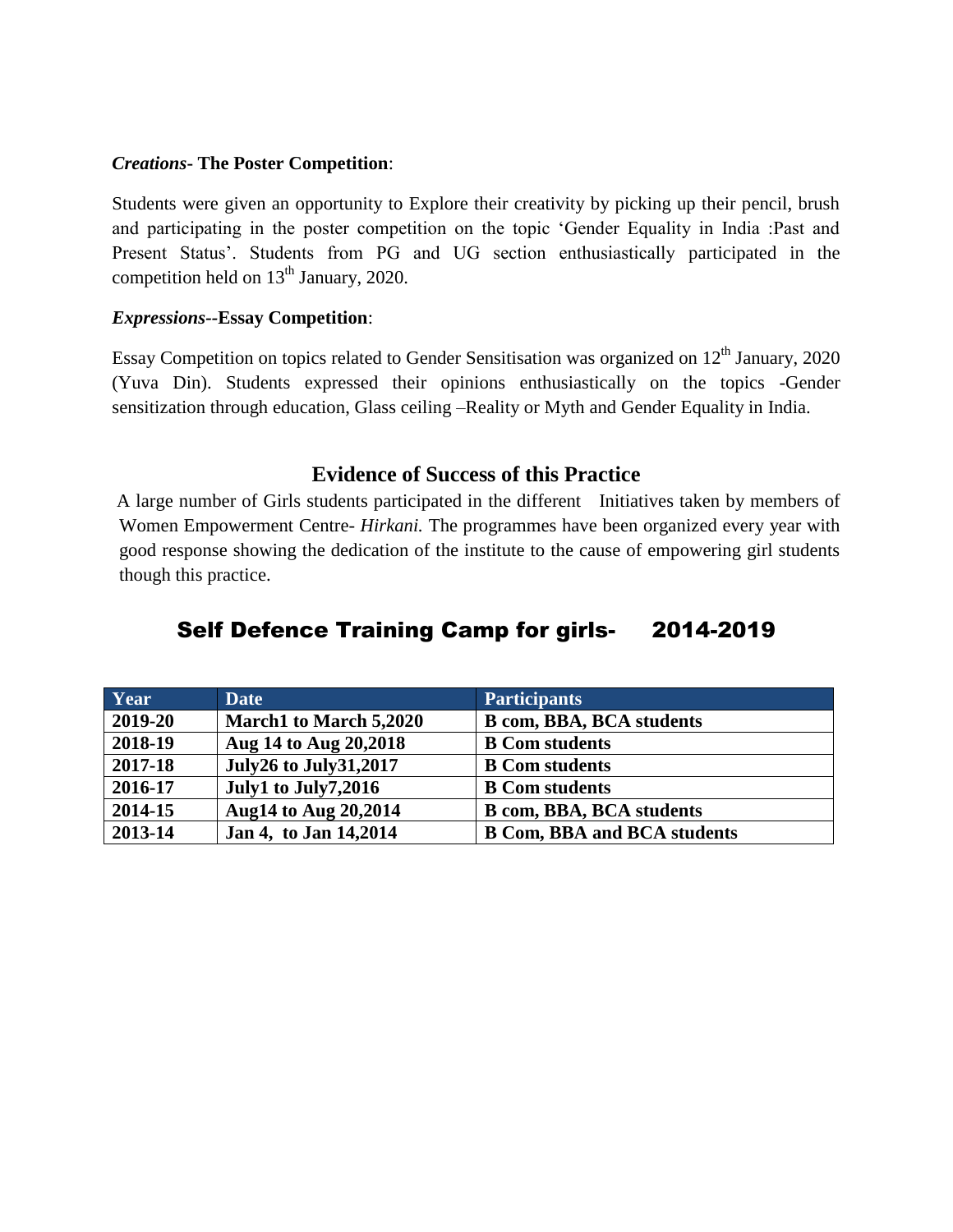

# b) Workshops

| Prog                  | <b>Guest</b>      | Date                         | <b>Participants</b>      |
|-----------------------|-------------------|------------------------------|--------------------------|
| Mural Making          | Vaishali Tengale  | March <sub>5</sub> to 7,2020 | B com, BBA, BCA students |
| Personal Grooming     | Mrs Aboli Shah    | MBA, BBA, BCA students       |                          |
| Cake and Icing        | Mrs Bhavesha Shah | Jan 21,2019                  | B com, BBA, BCA students |
| Zhumba                |                   | Oct 5 to 7,2018              | <b>B</b> BA students     |
| Personal Grooming     | Ms Sonal Panchal  | Jan 28,2019                  | <b>B</b> Com             |
| Creations-            | Mrs Rashmi Shah   |                              | <b>B</b> Com             |
| <b>Jewelry Making</b> | Mrs Rashmi Shah   |                              |                          |

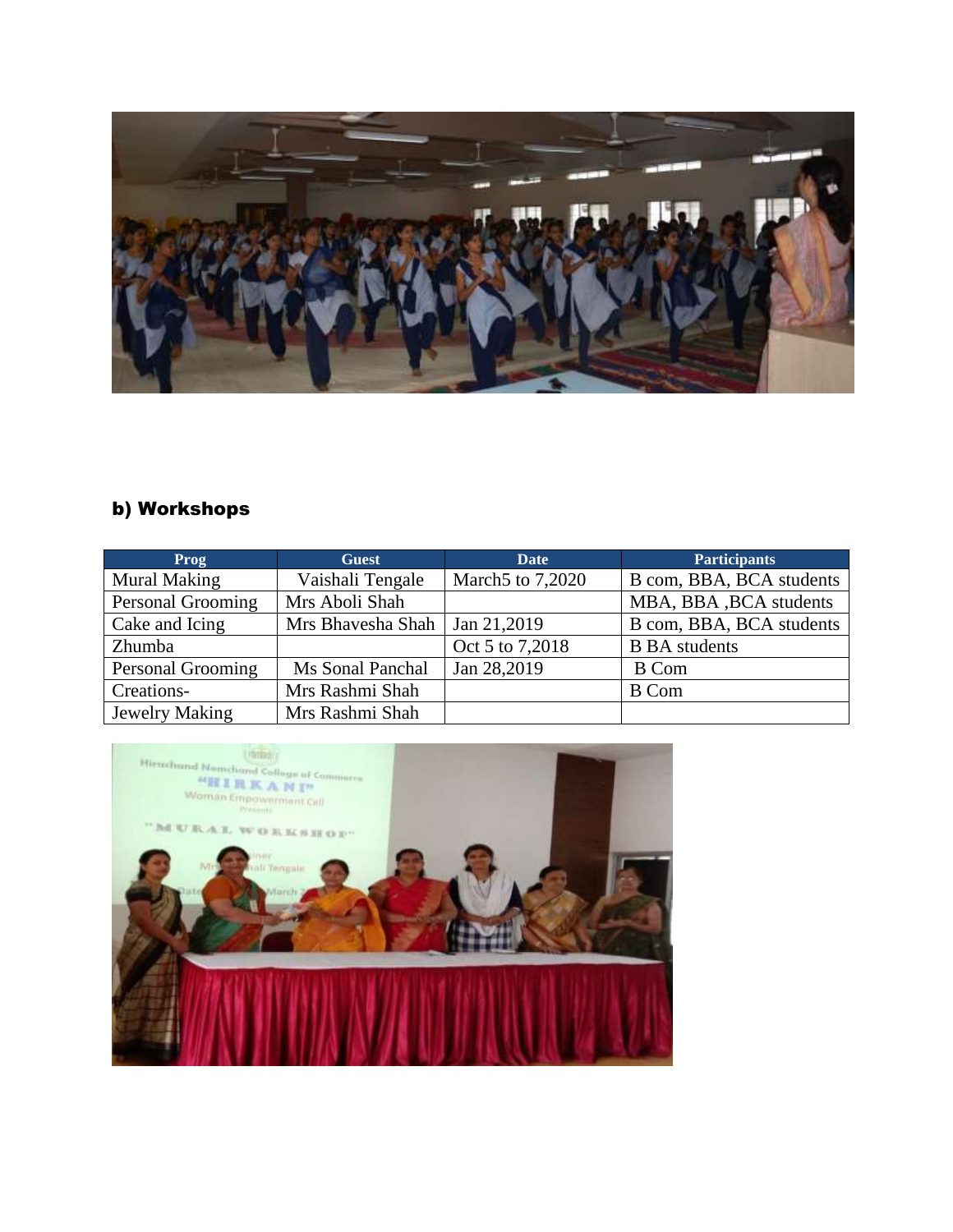

# b) Health Check up Camps (2014-2019)

| Year    | <b>Programme</b>                   | Date           | No of Participants   |
|---------|------------------------------------|----------------|----------------------|
| 2019-20 | Health Check up Camp for girls     | 31 Dec, 2019   | 175                  |
| 2018-19 | Hb testing Camp for boys and girls | 29 Sept, 2018  | 178(Girls), 70(Boys) |
| 2017-18 | Heath Check up Camp                | 27 July , 2017 | 105                  |
| 2016-17 | Hb Check up Camp                   | 4 July, 2016   | 71                   |
| 2014-15 | Hb Check up Camp                   | Aug 8, 2014    | 159                  |

# D) Guest Lectures and Guidance Sessions

| <b>Sr No</b>   | <b>Programmes</b>                          |                          | <b>Date</b>        | <b>Participants</b>       |
|----------------|--------------------------------------------|--------------------------|--------------------|---------------------------|
|                | Poster Competition                         | <b>Gender Equality</b>   | 13/1/2020          | <b>Students</b>           |
| $\overline{2}$ | <b>Essay Competition</b>                   | Gender<br>Sensitisation  | 14/01/2019         | <b>Students</b>           |
| 3              | <b>Motivational Talk</b>                   | Dr Mrunalini<br>Fadnavis | March 08,2019      | <b>Students and Staff</b> |
| 4              | <b>Meditation for Stress</b><br>Management | Ms Unmani<br>Jange       | August, 28, 2018   | <b>Students</b>           |
| 5              | Yoga camp                                  | Ms Maya Gandhi           | 10 July to 14,2017 | <b>Lady Staff</b>         |
| 6              | <b>International Yoga</b><br>day           |                          | 21 June            | <b>Staff and Students</b> |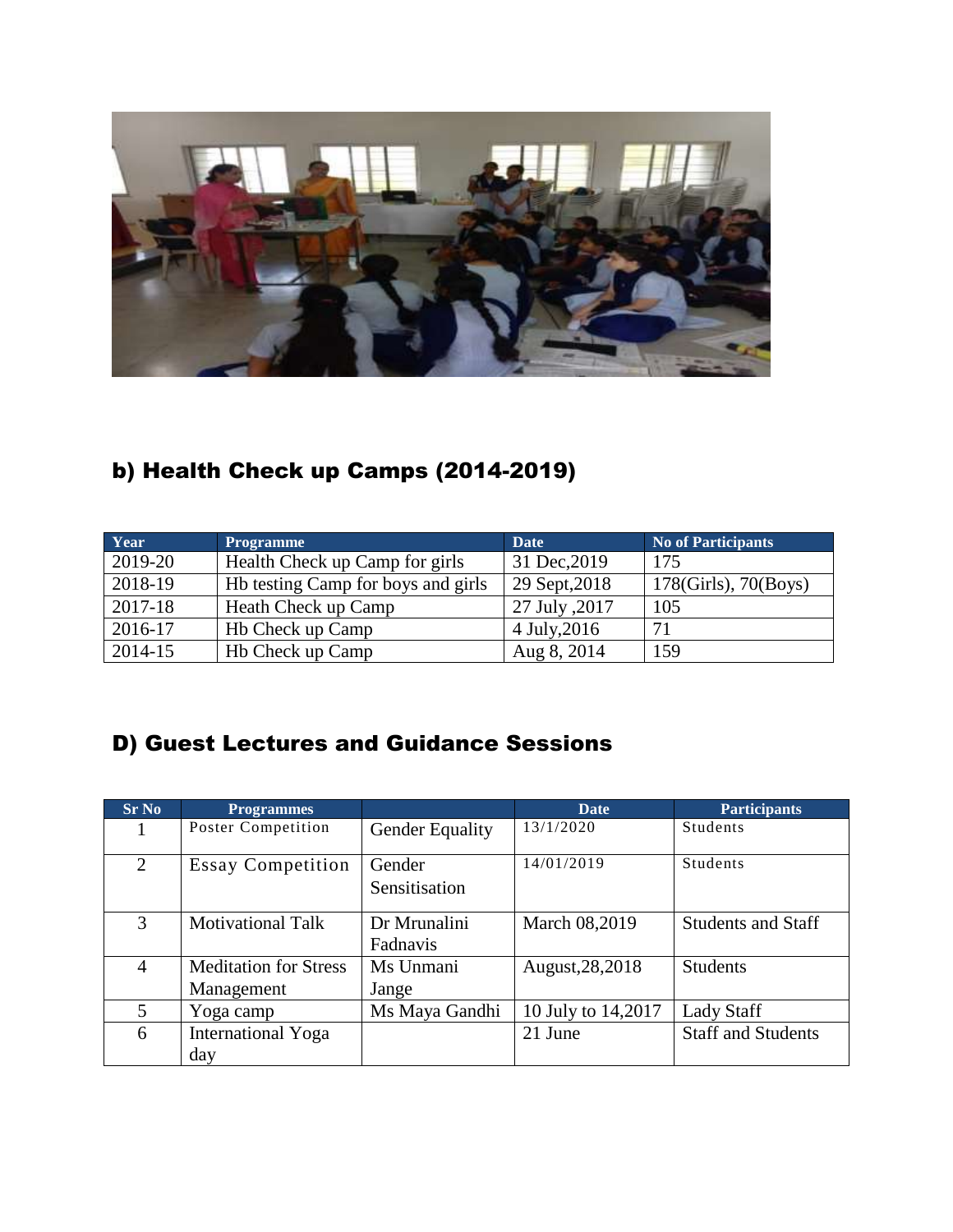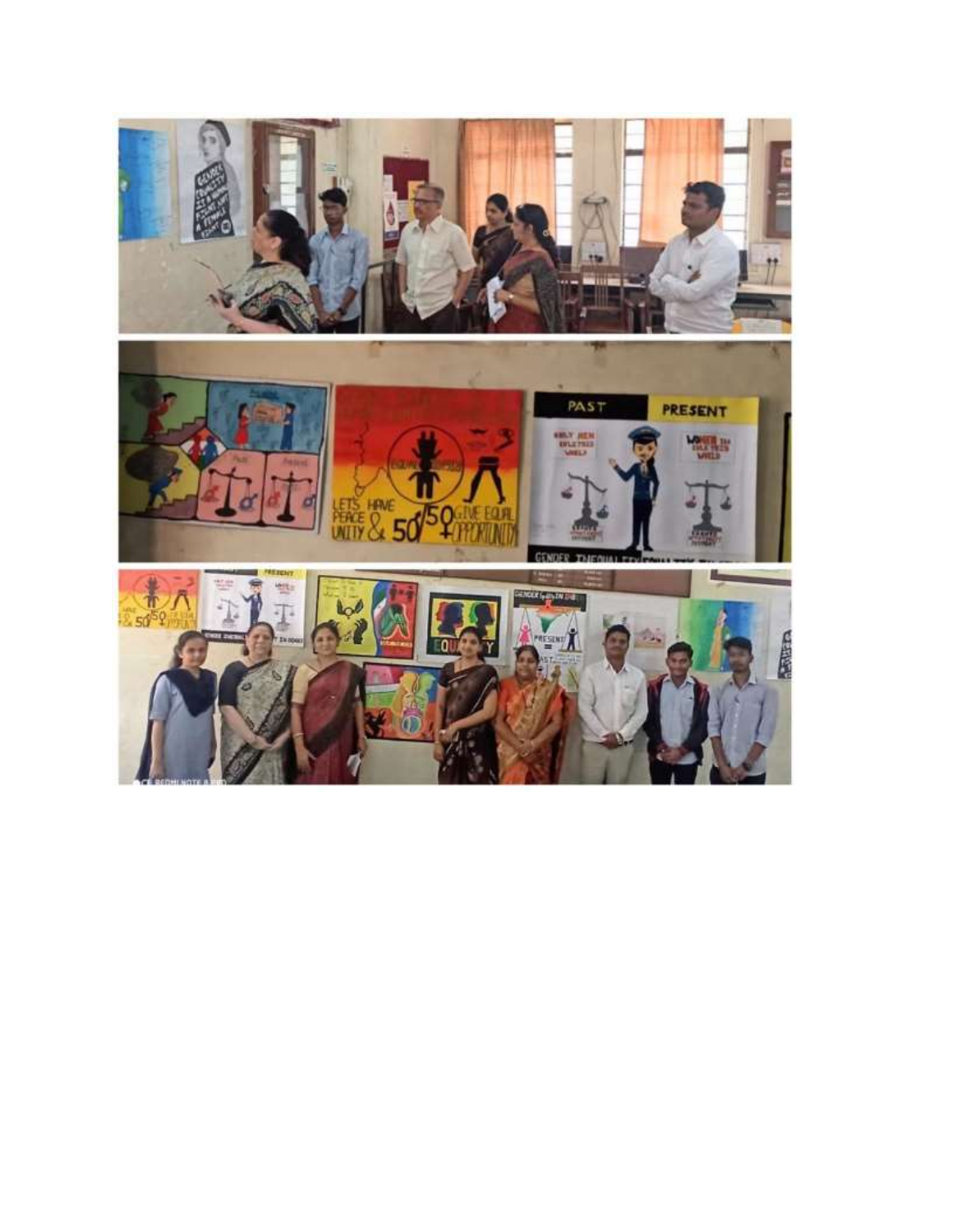

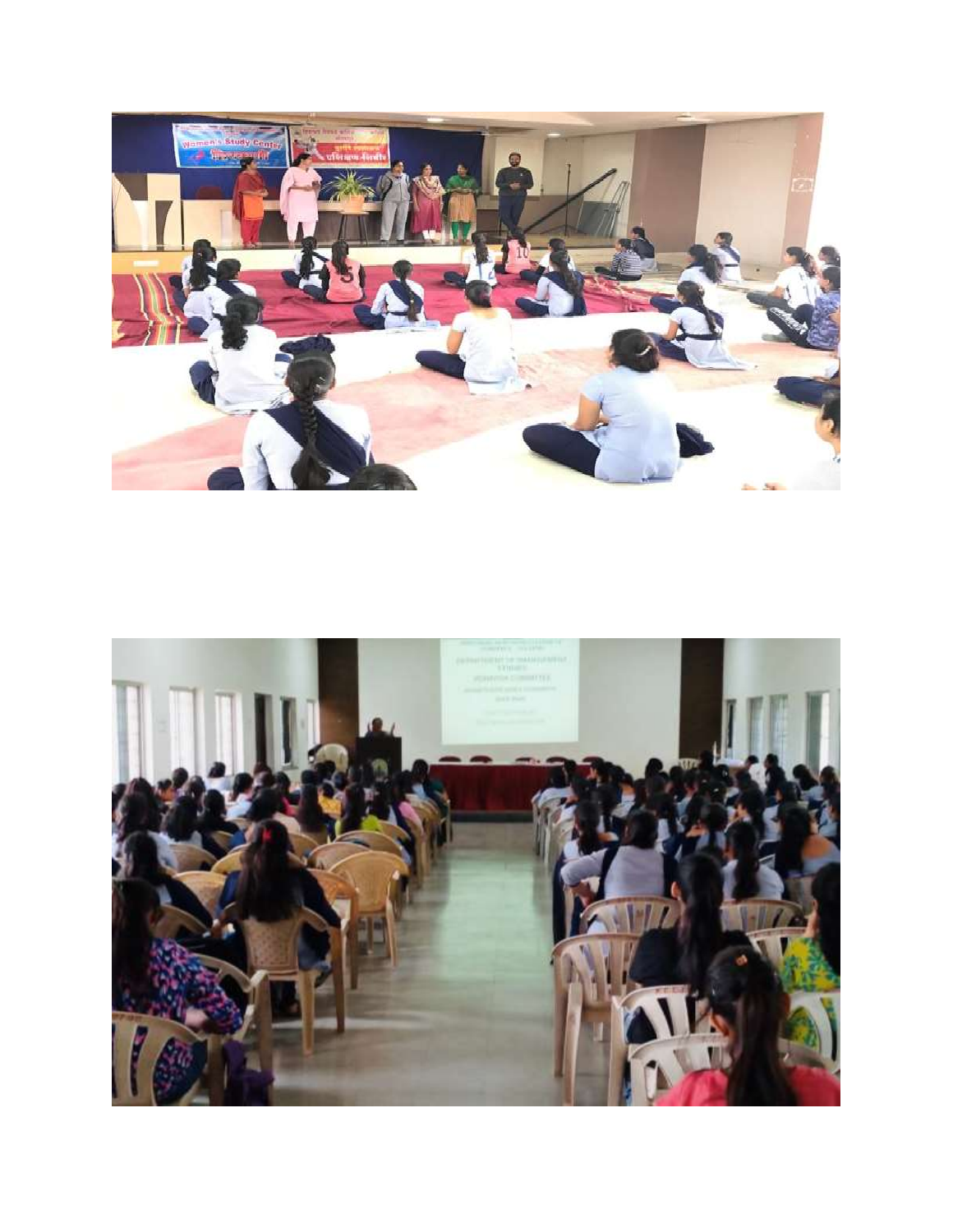

### **Obstacles faced/Problems encountered:**

Not all Girl students whole heartedly participate in activities for women empowerment. Many of them hesitate to attend lectures on gender issues, health checkup camps etc due to embarrassment. However they express satisfaction after attending these programmes.

### **Contact Details:**

Name of the Principal: Dr. Satyajeet Shah Name of the Institution: Hirachand Nemchand College of Commerce , Solapur City: Solapur: 413 003 Accredited Status: NAAC re-accredited with 'A' Grade(III Cycle valid upto 22 Jan, 2022) Work Phone: 0217-2656100 Fax:0217-2656121 Website: hnccsolapur.org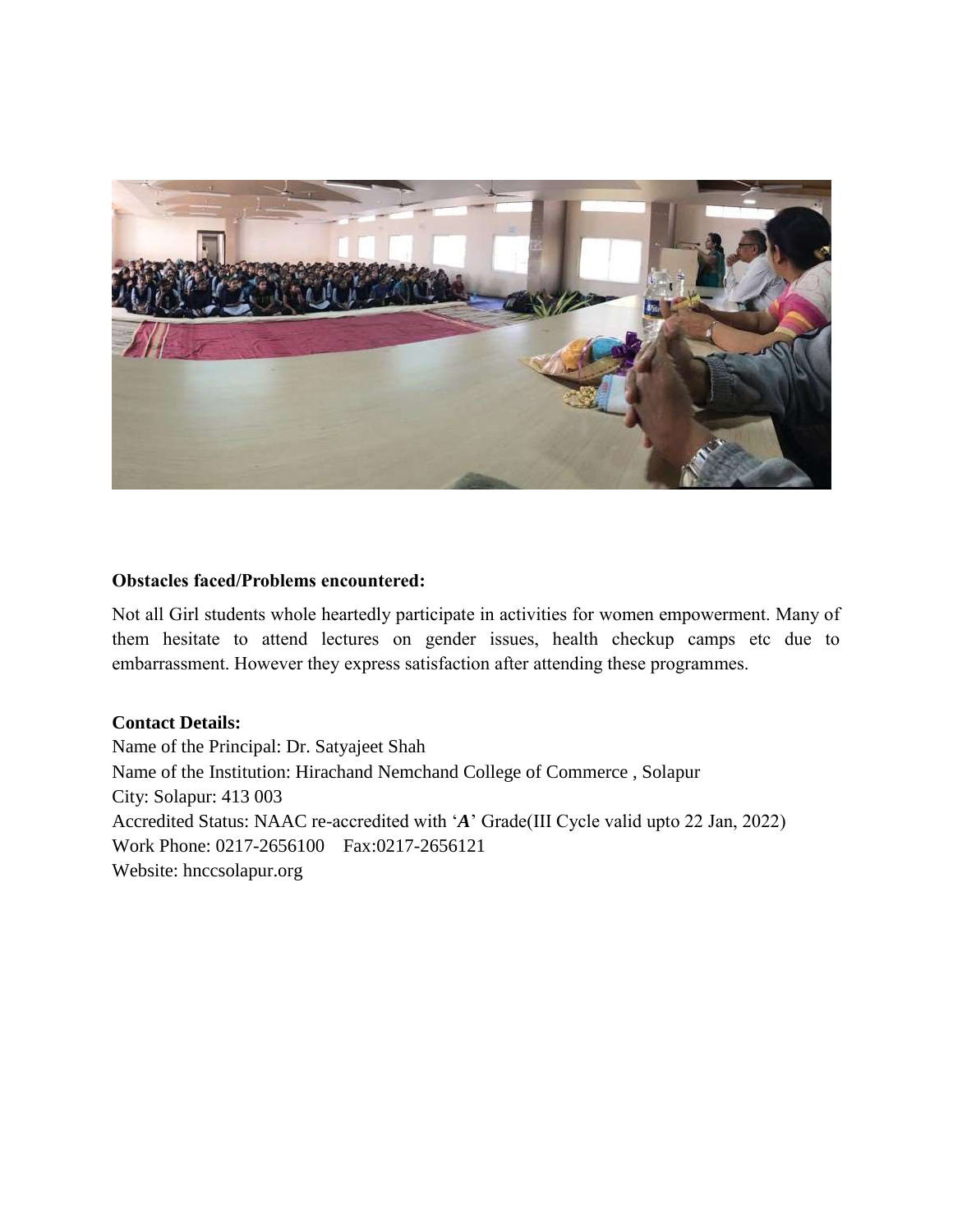## **Best Practice 2**

# **Programmes for Entrepreneurship Development: Udyamdeep and Kommerze Arena**

#### **Goal:**

- 1. To encourage and support students to start-up their own enterprise
- 2. To promote entrepreneurship skills among students
- 3. To give first-hand experience of trading to students
- 4. To instill the marketing skills amongst students

### **The context:**

Teaching and learning can become inherently spontaneous and student-centered when moved from the confines of the classroom into the 'real world' at large. At HNCC, students are therefore taken beyond classroom boundaries and engaged in a meticulously and carefully planned mix of academics and extra-curricular activities. **UDYAMSHEEL**---The Entrepreneur Development Cell of the college aims to inculcate entrepreneurial skills amongst students. Various activities are organized to encourage students to start their own enterprise by making available guidance, infrastructure and basic provisions. Students are given opportunity to learn to bring theory into practice, earn through marketing and selling their products and experience the challenges of the competitive world.

### **The Practice:**

**1. Udyamdeep :** In order to give first experience of trading to the students to start their own enterprise and to promote entrepreneurship skills among students Udyamdeep—the trade fair was organized just before Diwali festival. Registration of stallholders and their items was done Provisions for initial startup and setting the stall was made by the college. Each registered group was given a staff of specific dimension in the huge pendal erected for the same. Participants were asked to prepare a budget statement before and then required to submit profit and loss statement. In this exhibition students were encouraged to set up stalls of clothes, chaddars, pooja material, diwali special items like soaps, scented hair oil, agarbatti , books, diaries, Diwali eatables etc.

**In the year 2019-**20 the event was organized on 12 and 13 Oct,2019. This year event was extended to two days taking into account the tremendous response and demard from buyers and sellers. 62 stalls displaying a variety of products were set up by our budding entrepreneurs—our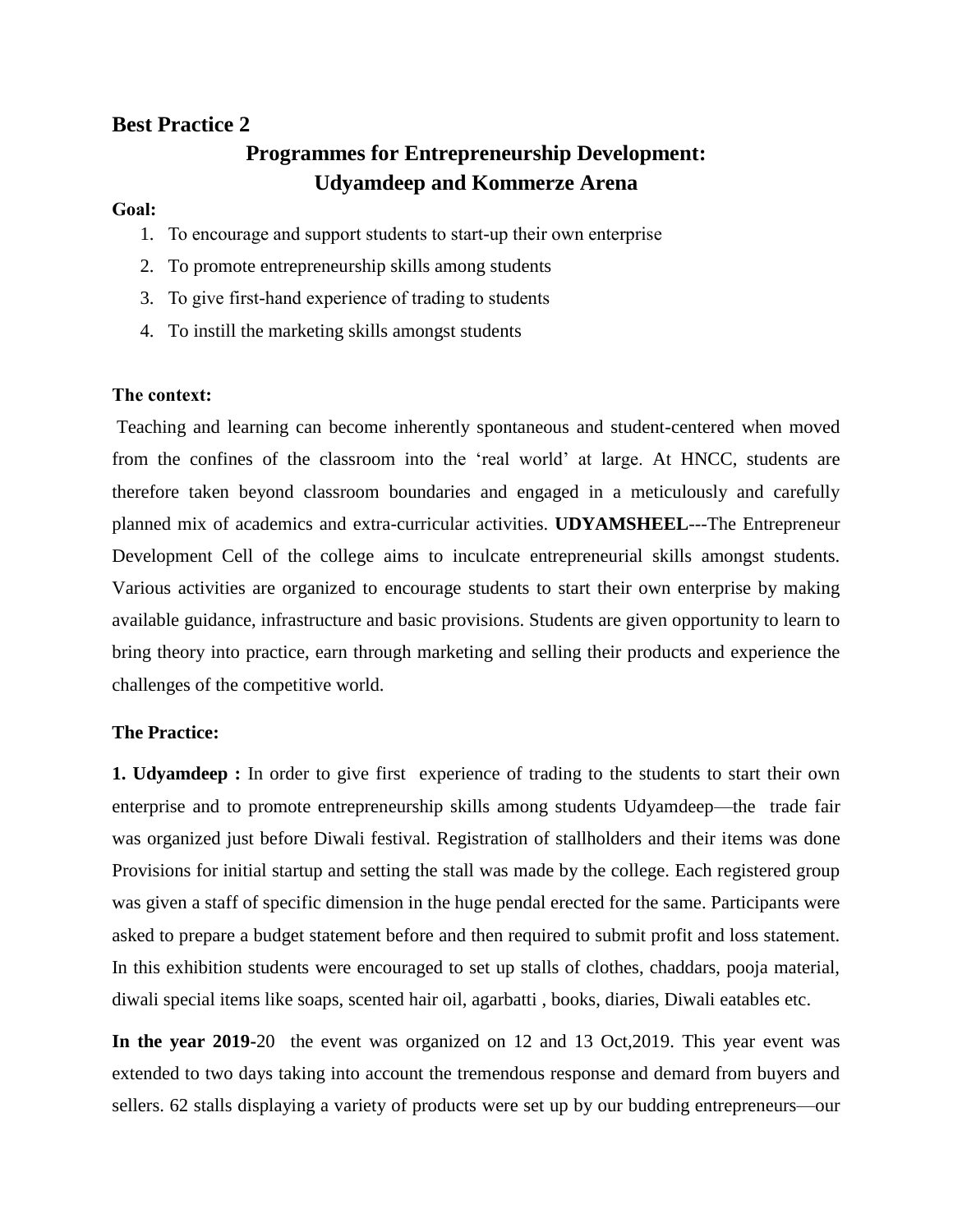students. The exhibition was visited by all stakeholders and public at large and was appreciated for the quality of products on sale and the marketing skills of students



प्रतिनिधी । सोलापुर

डिराचंद नेमचंद कॉलेज ऑफ कॉमर्स सोलापुरमध्ये विद्यार्थ्यांनी उद्योगशील व्हावे यासाठी शनिवार (दि.१२) व रविवारी (दि.१३) उद्यमदीप या कार्यक्रमाचे आयोजन करण्यात आले आहे. अशी माहिती प्राचार्य पत्रकार परिषदेत ज्या. सत्यजित शहा यांनी दिली.

उद्योजकता विकास कार्यक्रमांतर्गत उद्यमशील पंचातर्फ हा कार्यक्रम होत आहे. हिराचंद नेमचंद कॉलेजच्या मैदानावर सकाळी नक दुपारी दोन, त सायकाळी चार रो रात्री आठ वाजेपर्यंत उद्यमदीप या अंतर्गत विद्याथ्यांनी बनविलेल्या वस्तुचे प्रदर्शन आणि विक्रीचे आयोजन करण्यात आले आहे. दीपावलीच्या सणासाठी लागणाऱ्या सर्वच वस्तू एकाच छताखाली विद्यार्थ्यांमार्फत उपलब्ध करून माफक दरात देण्यात येणार आहेत. विद्यार्थ्यांना पुस्तको ज्ञानावरोबरच व्यावहारिक ज्ञानाची अनमोल जोड देण्यासाठी डिराचंद नेमचंद कॉमर्स कॉलेजतर्फे उपक्रम राबविण्यात येत डा आहे. या उपक्रमात दिवाळीसाठी

लागणाऱ्या सर्व आवश्यक वस्तु पणती. आकाशदिवे. सजावट साहित्य, फराळाचे पदार्थ, मसाले, कपडे विक्रीसाठी उपलब्ध असेल. या प्रदर्शनामध्ये फटाके मात्र विक्रीस नसतील, असेही प्राचार्य डॉ. शहा यांनी सांगितले.

नोकरी मागण्यापेक्षा नोकरो देणारे विद्यार्थी निर्माण झाले. पाहिजेत हा मुख्य उद्देश डोळ्यापुढे ठेवन हा उपक्रम रावविण्यात येतोय. असेही प्राचार्य डॉ. शहा म्हणाले.

उद्यमदीप कार्यक्रमाचे या उद्घाटन .ऐ. प. दि. जैन पाठशाळा गांधी आणि उद्योग समहाचे संचालक वैभव गांधी व त्यांच्या पत्नींच्या हस्ते होईल. यावेळी वालचंद समृहाचे सर्व विश्वस्त. समुहातील सर्व महाविद्यालयाचे प्राचार्य उपस्थित राहणार आहेत. पालक, नागरिक यांनी या प्रदर्शनास भेट देऊन विद्यार्थ्यांच्या उपक्रमास प्रोत्साहन द्यावे, असे आवाहनही प्राचार्य डॉ. शहा यांनी केले आहे. या पत्रकार परिषदेस एम.बी.ए. विभाग प्रमुख डॉ. पंकज डोळस, डॉ. सायली पाटसकर, डॉ. किरण चौगुले, प्रा. अजित देवसाळे, प्रा. डी.आर. पाटील उपस्थित होते.

2**. Kommerze Arena:** In order to instill the marketing skills of students a noteworthy activity, Kommerze Arena was started in the year 2015-16 . Proposal for food stall are invited by from interested students in groups. What makes this event unique is that students are given opportunity to market their product before the prospective customer, college students. Audio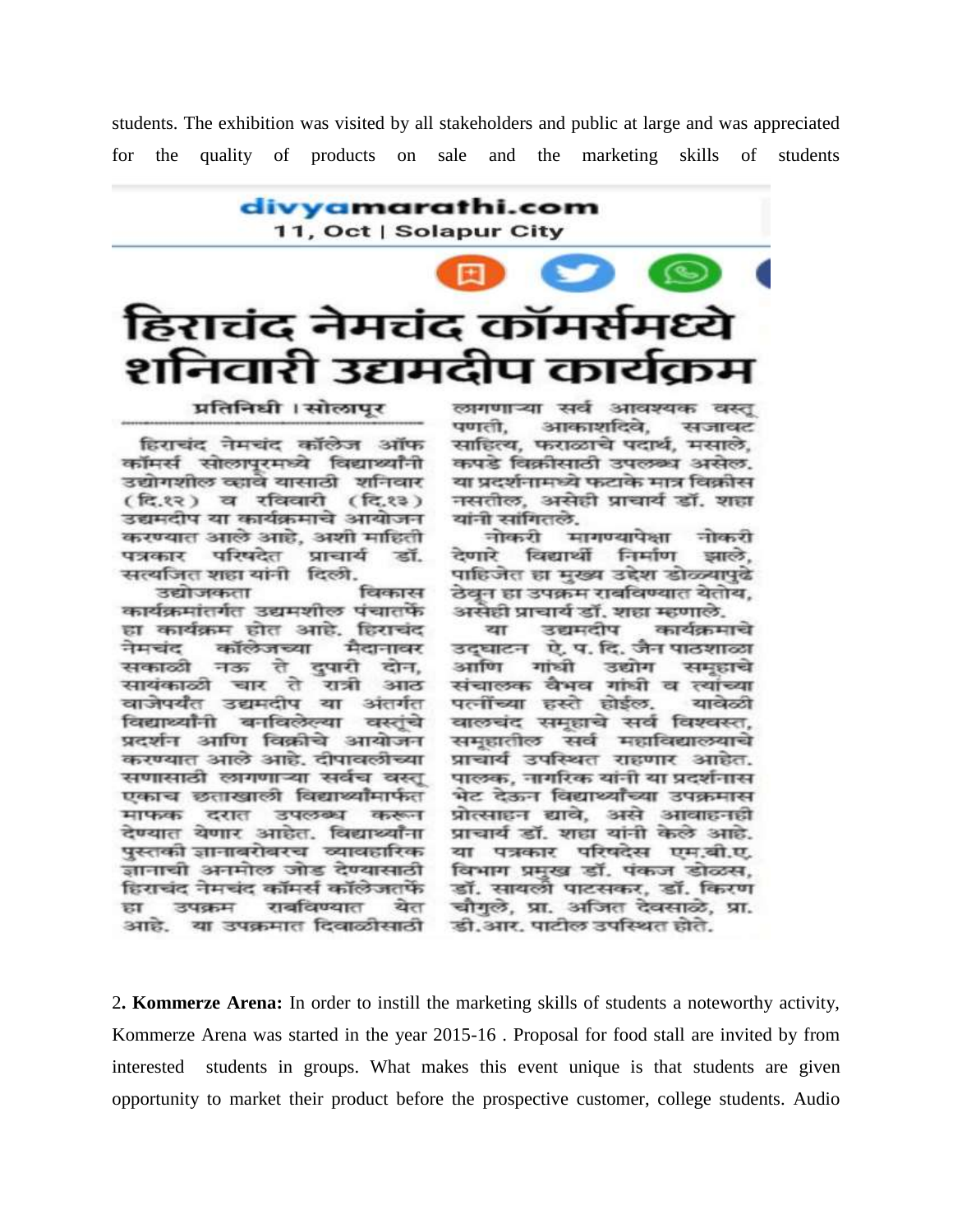visual media - video clips are used to advertise their product in which the participating group. producing ,directing and acted by participating students It was shown to students, the prospective customers. The participants prepare budget estimate for their stall, sell the product and submit their balance sheet at the end of the day.

Then they were asked to After the event participants were required to submit profit loss statement. The group with highest profit was awarded prize. Prizes were also for best stall and innovative product.

Students enthusiastically participate in the competition, in which awards are given for Best Stall, Optimum Profit, Best Marketing and Innovative Product. Stalls serving a variety of mouthwatering food items and mind boggling nomenclatures attract good response from Present and past students who actively participated in this event.

This year 2019-20 the event was organized on on 4 Jan, 2020. Awards were given to students for advertising the products. Small video clippings were prepared by teams to advertise their products. The awards were given by My Akshay Jhaveri, Director, Jhaveri Advertisers .

# $76/0$ नंद मेळाव्यात लाखाची उलाढाल

सोलापुर, ता. ४ : हिराचंद नेमचंद कॉलेज ऑफ कॉमर्स महाविद्यालयातील 'wheel अरेनात' सा  $45$ फेस्टिव्हलमध्ये सुमारे सन्ना लाखाची उत्प्राढाल झाली. या महोत्सवाच्या उदघाटनप्रसंगी बैंक ऑफ इंडियाचे विभागीय व्यवस्थापक अजय कडू, डग्रोवक श्रीपाल कोठारी, उपविभागीय प्रबंधक रामचंद्र पवार उपस्थित होते. या बेळी श्री. कोठारी यांनी या अनोख्या उपझमाचे कोतुक केले.

अशा उपक्रमांमुळे विद्यार्थ्यांच्या सर्वांगीण विकासत हातपार लागतो आणि त्यांच्यातील उद्योजकता वाढीस लागते. त्यातून विद्यार्थी नोकरोच्या मागे धावणारे नव्हे तर नोकरी देणारे होतील, असा विश्वास त्यांनी व्यक्त केला. या आनंद मेळाल्यात ४५ विद्यार्थ्यांनी विविध खाधपदायाँचे स्टोड उभारते िडोरो...एकण २२५ विधानयाँनी सहभाग



सोलापुर : येथील हिराचंद नेमचंद कॉलेज ऑफ कॉमर्समध्ये आयोजित आनंद मेळाल्याचे उद्घाटन करताना बँक ऑफ इंडियाचे विभागीय व्यवस्थापक अजय कडू व अन्य.

नोंदविला होता. पिइझा, बर्गर, हरडा, पाणीपुरी, स्वीटकॉर्न, चटपटीत कॉर्न भेळ, सीताफळ रखडी, आंध्रभनी असे पदार्थ या वेळी सर्वाधिक विकल्पाचे विद्यार्थ्यांनी सांगितले.

नावीन्यपूर्ण खाद्यपदार्थ, जास्तीत जास्त नफा मिळविणारा स्टॉल. सर्वोत्कृष्ट जाहिरात, नावीन्यपूर्ण स्टॉल व सर्वोत्कृष्ट स्टॉल अशी पारितोषिके ਵਿਲੀ.

क्रांतिज्योती सावित्रीबाई फुले जयंती उत्साहात

सोलापुर क्रांतिक्योती सावित्रीबाई योज्या फुले जयंतीनिमित्त शास्त्री नगरातील श्री समर्थ विद्या मंदिर प्रशालेत बालिका दिन साजरा करण्यात आला. या षेळी शुभांगी सोनकांबळे, ठजमा शेख, बुनेद नदाफ अलमास शेख, अकसा अन्सारी, अलतमश शेख या विद्यापिनींनी सावित्रीबाई व महात्मा फुले यांच्या कार्याची माहिती उपस्थितांना सांगितली. रुथमा भंडारे यांनी सावित्रीची ओवी गायली तर शालिनी शिखरे यांनी आपल्या साभिनयातून 'मुलौंना शिक्षणाचे महत्त्व' या विषयी विद्यार्थ्यात जागरूकता निर्माण केली. मंजूषा मुळे यांनी सूत्रसंचालन केले. सुरेखा केदार यांनी आभार मानले.

.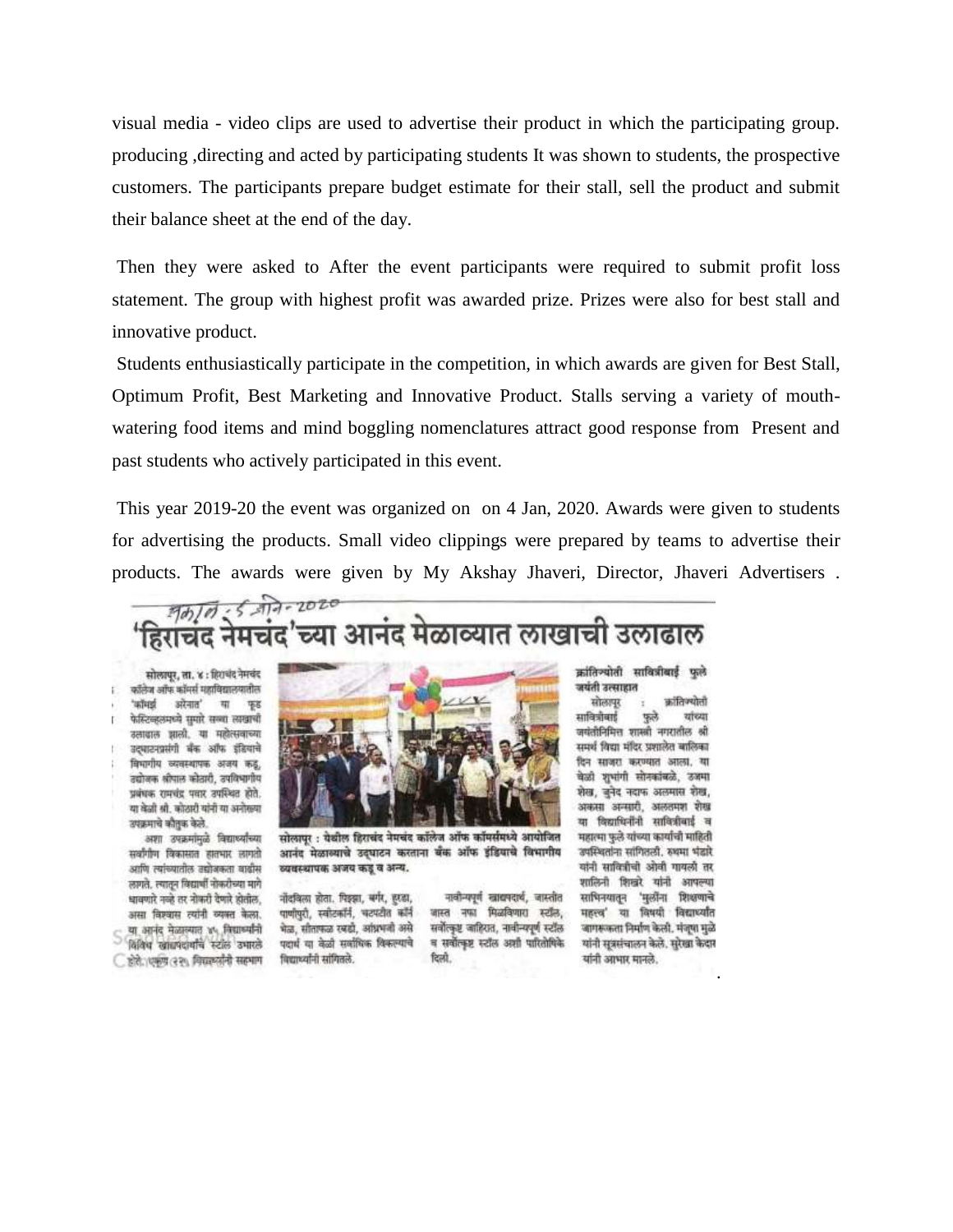

**Evidence of Success:** The two events got a tremendous response from students / sellers' side as well as from buyers' side. Different stalls with maximum five students in each stall-- participated in the trade fair. In Kommerze Arena a number of stalls serving variety of mesmerizing food items and staggering nomenclatures attracted large crowd. A large number of students participated in the event in which prizes were given for Best Stall, Highest Profit, Innovative Product and Best Promotion The stalls were visited by large outsiders who appreciated the quality and price of the things and the marketing skills of the students. The profit earned by students, the learning experience, the videos prepared by students to market and promote their products and the feedback given by visitor in the visitor's book itself is evidence of success.

### **Udyamdeep:**

| Year    | <b>No of Stalls</b> | <b>No of Student Participants</b> | <b>Turnover</b>      |
|---------|---------------------|-----------------------------------|----------------------|
| 2019-20 | 60                  | 300                               | Approx Rs 5,00,000/- |
| 2018-19 | 62                  | 300                               |                      |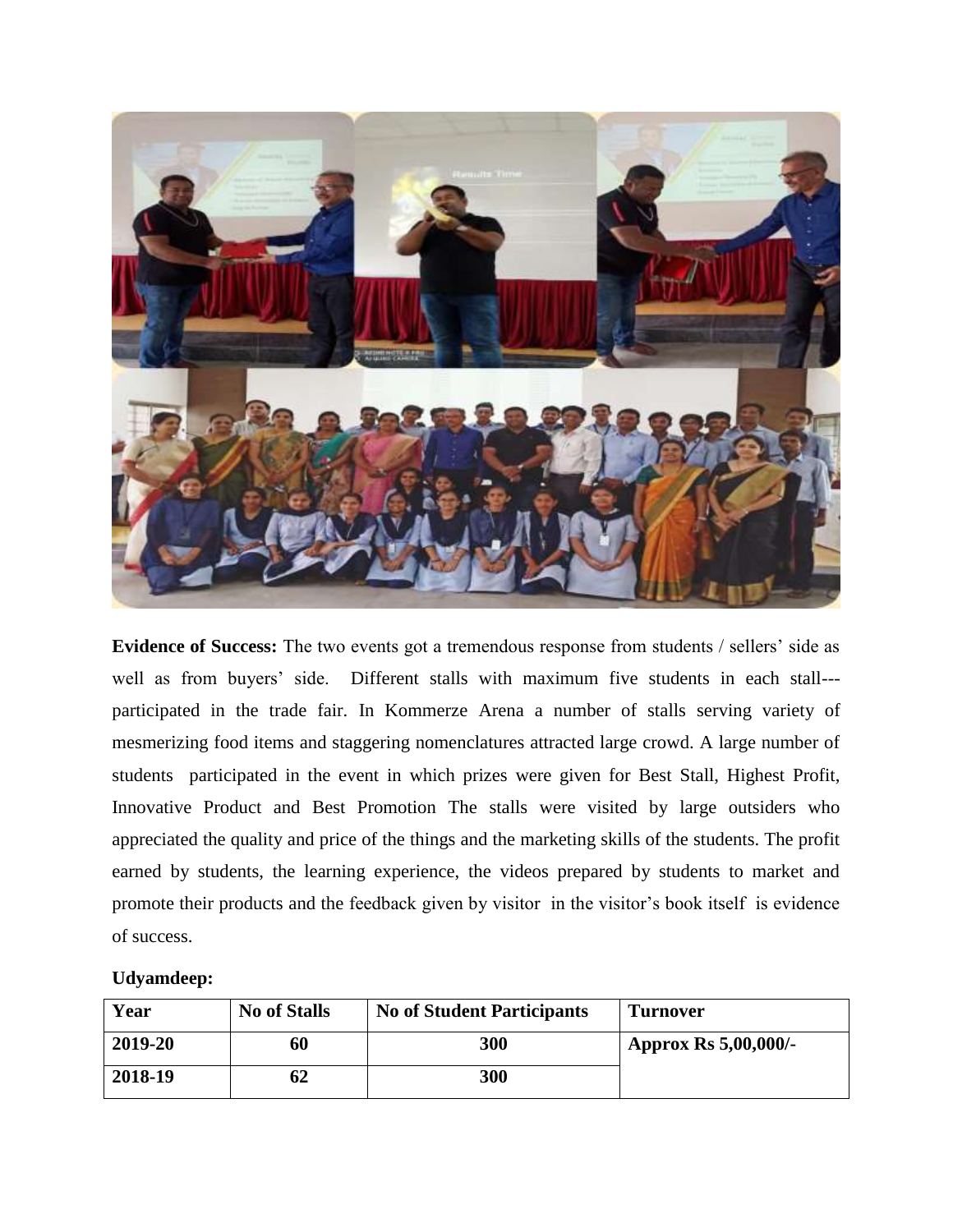